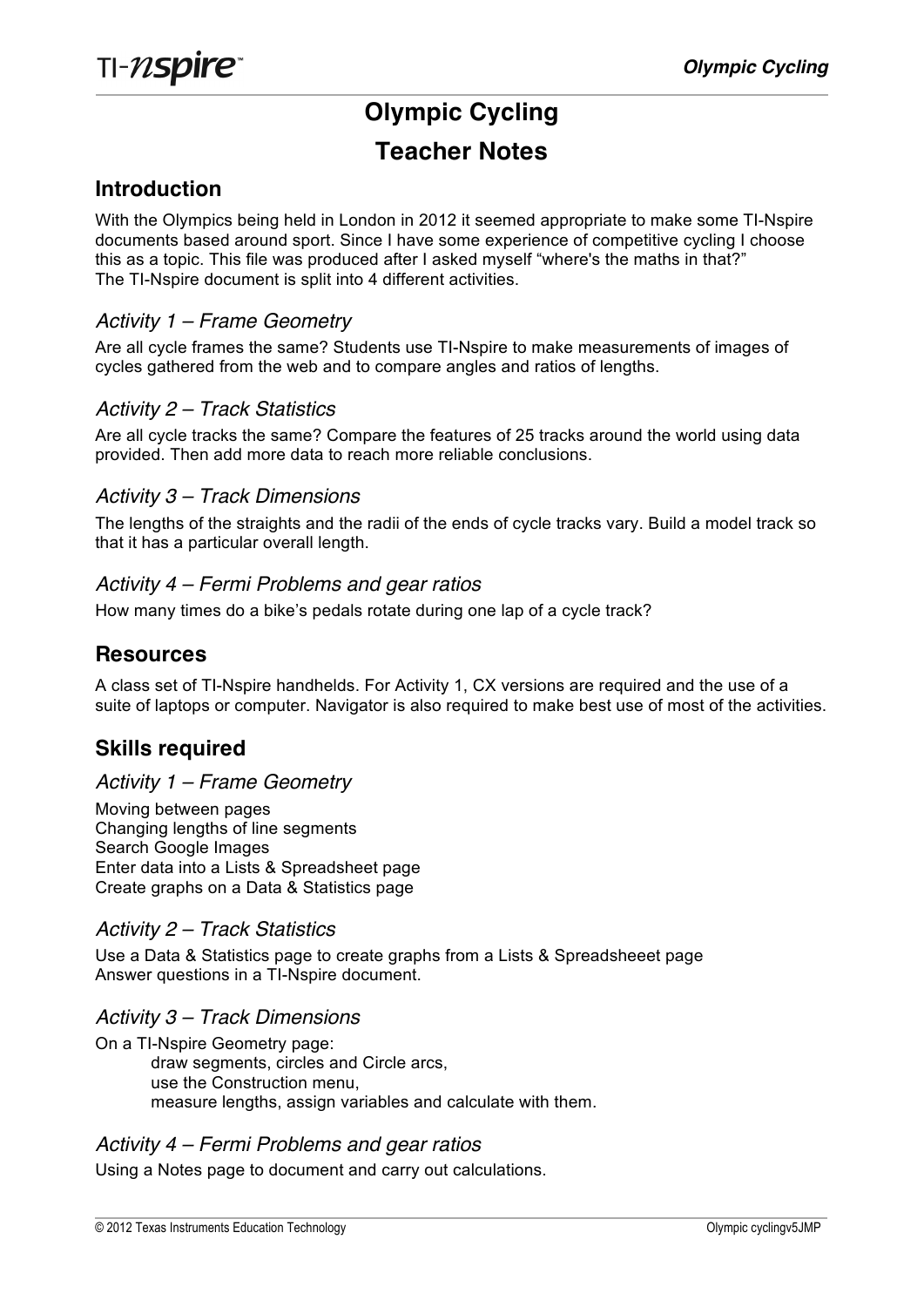# **The activities**

# *Activity 1 – Frame Geometry*

Cycling is a highly technological sport: millions of pounds are spent by Olympic teams to give their cycles that extra edge during a race. Both materials and shape are continuously developing and over the years there have been several controversies surrounding bicycle design. One of the most famous involved the "superman position" used by Graham Obree in 1995 to enable a lower air resistance. Cycling's governing body, the Union Cycliste International (UCI), banned this position and has many rules governing the size and shape of a frame.

The key question for this activity is "are all bike frames the same?" This could be used to prompt a pupil discussion. Obviously there are different sized bikes for different sizes of rider: they differ in size but what about shape? Pupils should be steered towards looking at the angles between different tubes of a bike frame or possibly the ratios of lengths of different tubes. Both of these measures are likely to be independent of bike size.

Page 1.2 in the .tns file has a summary of the instructions.

 $\begin{array}{|c|c|c|c|c|c|}\n\hline\n\textbf{1.1} & \textbf{1.2} & \textbf{1.3} & \textbf{1.3} & \textbf{1.8} & \textbf{1.7} & \textbf{1.8} \\
\hline\n\end{array}$ Do bike frames have a similar geometry or are they all different? On pages 1.3 and 1.4 you will see pictures of two bikes with some of their tube lengths and angles measured. The data have been inserted into a spreadsheet on page 1.5. Your task is to use Google Images to find another image of a bike and insert it into the template on page 1.6. Drag the points into

Pages 1.3 and 1.4 are Geometry pages with two images of bikes on which various line segments have been drawn and measurements made. The ends of the line segments can all be dragged to fit the image of the bike.

To turn this into an investigation more images will need to be gathered and measured. Pupils can be asked to find these themselves on Google Images, either as a classwork task using laptops or a computer room or as a homework task.

If pupils are confident with using the computer software version of TI-Nspire they can insert the images into the template on page 1.6, then use the template on page 1.6 to measure them.

Alternatively pupils could send the images to you to be gathered together into the .tns file and redistributed to the class via TI-Connect or Navigator.

Pupils can than gather their data into the spreadsheet on page 1.5. A useful way of allowing pupils to share the data they have in their spreadsheets is to make a screen capture in Navigator, freeze your projector screen and then simply allow pupils to copy data from the board onto their own handheld. Once they have sufficient data they can use a Data & Statistics page to draw graphs and reach conclusions.

template on page 1.6. Drag the points into appropriate positions on the image. You may also need to change the scale. Now copy the template on page 1.7 a few times and add some more images. Adjust the points and enter the data into the spreadsheet. Use the Graphs page 1.8 to see if there are any hypotheses about frame geometry you could make. 1.4  $\triangleright$  Olympic cyclingv3  $\triangleright$  $\sqrt{1.2}$ ا 1 ⊲  $6.25 \text{ cm}$ 

 $\leftarrow$  1.1 1.2 1.3  $\rightarrow$  \*Olympic cycl... gv4  $\rightarrow$ 



|   | 1.4        | 1.5                                    | *Olympic cyclgv4 ~ |     |  |
|---|------------|----------------------------------------|--------------------|-----|--|
|   |            | A toptube downtube ctopangle seatangle |                    |     |  |
|   | 59.9       | 54.2                                   | 76.5               | 107 |  |
|   | 61.1       | 50                                     | 77.3               | 106 |  |
| Δ |            |                                        |                    |     |  |
| 5 |            |                                        |                    |     |  |
|   | 59.9<br>АI |                                        |                    |     |  |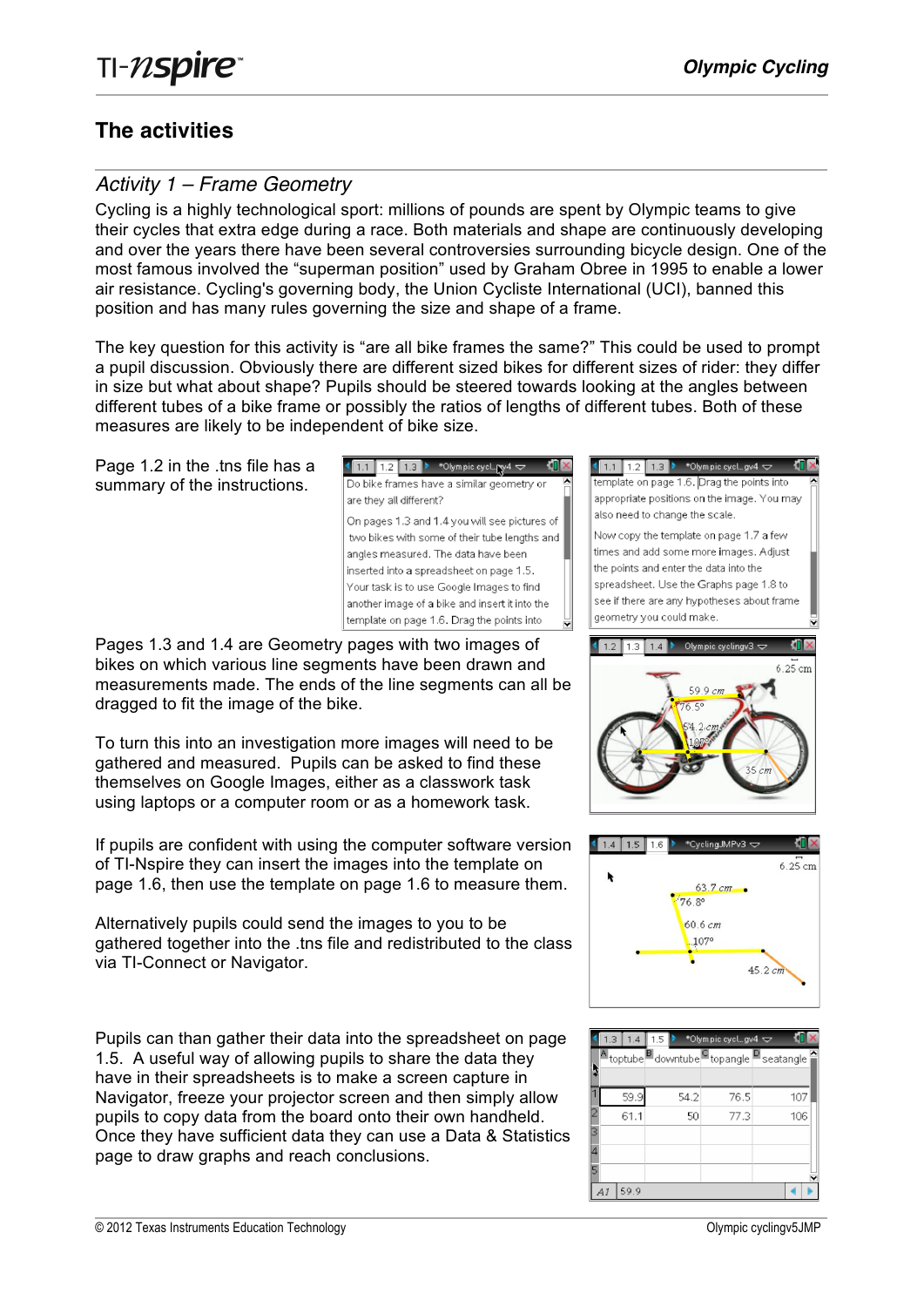# *Activity 2 – Track Statistics*

One form of cycle racing takes place on tracks. The obvious question to ask is: are all tracks around the world the same? If not, is there a more common length or surface? Many of the questions have slightly ambiguous answers. Rather than being a disadvantage, this creates a perfect opportunity for student discussion – *real* data handling is like this!

On Page 2.2 pupils are presented with a table of statistics about tracks around the world. On the following few pages they are asked to answer some questions. For example, the screen shot shows the question on page 2.7: what is the most common track surface? Pupils should decide themselves what is the best graph to draw on page 2.3 to answer this question. See for example the screen shot below right. Once the pupils in the class have answered the questions, the teacher can use Navigator to collect the files back in from the class. Then in the Navigator software the Class Analysis tool can be used to review the question responses. The Screen Capture tool could also be used to view pupils' graphs to use as a talking point.



The last question should promote some discussion about the reliability of data: is there a correlation between the length of the track and the angle of the banking?

It appears that there might be but the data provided only has the angles and lengths for around 25 tracks. More research would be required to answer this question thoroughly!



# *Activity 3 – Track Dimensions*

From analysis of the data in Activity 2 it appears that tracks differ in length but 250m is the most common. A few more questions can now be asked.

- Are all tracks the same shape, or are some more circular than others?
- If you cycle one metre to the right of another cyclist, how much further do you travel in one lap?

This last question has very important implications for track cyclists since their bikes have no brakes! One of the ways they can slow down is by taking a larger circle.

In this activity pupils are challenged to construct a model of a track on a Geometry page, such as the example shown in the screen shot below. Ask students to make a track of length 250m but leave the other dimensions up to them. It is an ideal opportunity for them to get to grips with